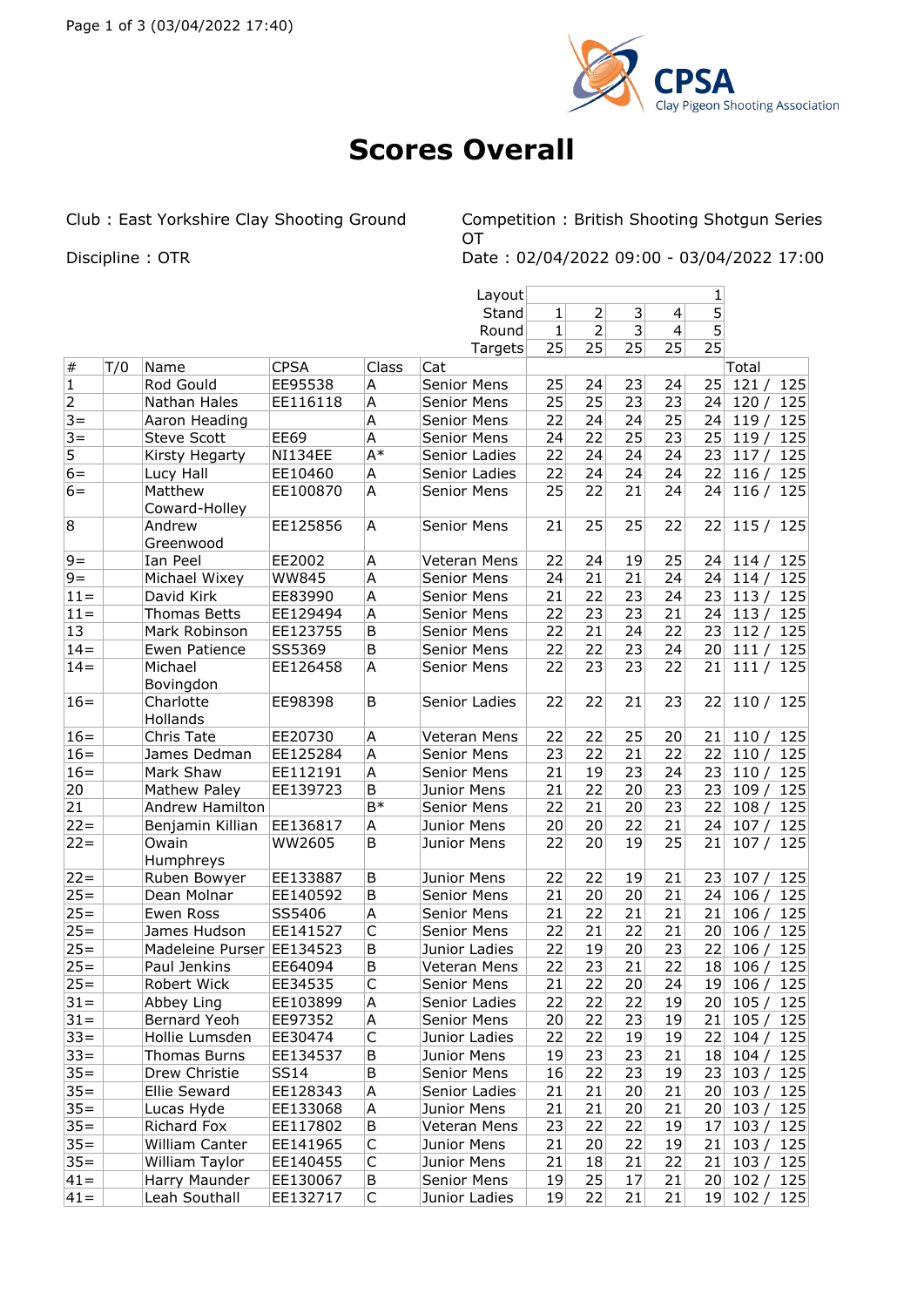

| $43 =$ | Anthony Paley              | EE86856  | C            | Veteran Mens         | 20 | 22 | 19 | 21 | 18              | 100 / 125     |
|--------|----------------------------|----------|--------------|----------------------|----|----|----|----|-----------------|---------------|
| $43=$  | Clementine                 | IM41     | $C^*$        | Senior Ladies        | 20 | 20 | 21 | 21 | 18 <sup>1</sup> | 100/<br>125   |
|        | Kermode-Clague             |          |              |                      |    |    |    |    |                 |               |
| $43 =$ | David Craig                | EE132521 | B            | Junior Mens          | 18 | 20 | 23 | 21 | 18              | 100 / 125     |
| $43 =$ | James Radford              | EE136837 | D            | Junior Mens          | 20 | 18 | 20 | 22 | 20              | 100/<br>125   |
| $47 =$ | David Allwood              | EE137004 | D            | Senior Mens          | 17 | 22 | 17 | 22 | 20              | 98/<br>125    |
|        |                            |          |              |                      |    | 17 | 25 | 17 |                 |               |
| $47=$  | Michael Cooper             | EE71987  | B            | SuperVeteran<br>Mens | 20 |    |    |    | 19              | 125<br>98/    |
| $47 =$ | Oliver Sampson             | EE135380 | $\mathsf C$  | Junior Mens          | 17 | 22 | 18 | 21 | 20              | 98/<br>125    |
| $47=$  | Roger Westaway             | EE7462   | B            | SuperVeteran<br>Mens | 19 | 19 | 20 | 19 | 21              | 98 / 125      |
| 51     | Howard<br>Beaumont         | EE88570  | B            | Veteran Mens         | 19 | 19 | 21 | 18 | 20              | 97/<br>125    |
| $52 =$ | <b>Charlie Morris</b>      | EE141504 | D            | Junior Mens          | 19 | 21 | 17 | 20 | 19              | 96/<br>125    |
| $52 =$ | Jay-Jay Attwell            | EE141790 | D            | Junior Mens          | 21 | 18 | 20 | 16 | 21              | 96/<br>125    |
| $52 =$ | Peter Lunn                 | EE65793  | $\mathsf{C}$ | SuperVeteran         | 17 | 21 | 22 | 17 | 19              | 125<br>96/    |
|        |                            |          |              | Mens                 |    |    |    |    |                 |               |
| $52 =$ | Reg Toms                   | EE3253   | B            | SuperVeteran<br>Mens | 16 | 22 | 17 | 21 | 20              | 96 / 125      |
| $56 =$ | Alistair Seward            | EE126280 | $\mathsf C$  | Veteran Mens         | 20 | 16 | 20 | 20 | 19              | 95 /<br>125   |
| $56 =$ | Katie Cowell               | WW2137   | $\mathsf{C}$ | Veteran<br>Ladies    | 19 | 22 | 17 | 20 | 17              | 95 / 125      |
| $56 =$ | Keith Ritchie              | EE126380 | B            | <b>Senior Mens</b>   | 19 | 21 | 17 | 19 | 19              | 95/<br>125    |
| $56=$  | Keith White                | EE130335 | C            | Veteran Mens         | 19 | 19 | 19 | 19 | 19              | 95/<br>125    |
| $60 =$ | <b>Andrew Morrison</b>     | SS2493   | $\mathsf C$  | SuperVeteran         | 18 | 19 | 19 | 22 | 16              | 125<br>94 /   |
|        |                            |          |              | Mens                 |    |    |    |    |                 |               |
| $60 =$ | Mark Riley                 | IM153    | C            | Veteran Mens         | 22 | 18 | 17 | 21 | 16              | 94/<br>125    |
| $62 =$ | Jacquelyn Lewis            | WW171    | C            | Senior Ladies        | 20 | 18 | 20 | 18 | 17              | 93/<br>125    |
| $62 =$ | Maciej Bilkiewicz          | EE125524 | B            | Senior Mens          | 18 | 22 | 18 | 22 | 13              | 93/<br>125    |
| $62 =$ | Michael Bennett            | WW2772   | $\mathsf C$  | Veteran Mens         | 17 | 20 | 18 | 17 | 21              | 93 $/$<br>125 |
| $65 =$ | Christopher<br>Sockalingam | SS5343   | B            | Senior Mens          | 18 | 16 | 16 | 20 | 22              | 92/<br>125    |
| $65 =$ | Fin Davies-<br>Hedges      | EE143817 | D            | Junior Mens          | 19 | 19 | 18 | 18 | 18              | 92/<br>125    |
| $65 =$ | John Falconer              | SS3994   | B            | Senior Mens          | 19 | 17 | 20 | 18 | 18              | 92/<br>125    |
| $68 =$ | Arran                      | EE143487 | C            | Junior Mens          | 17 | 20 | 17 | 21 | 16              | 125<br>91/    |
|        | Greenwood                  |          |              |                      |    |    |    |    |                 |               |
| $68 =$ | Isabelle<br>Mackintosh     |          | $D^*$        | Junior Ladies        | 19 | 19 | 18 | 17 | 18              | 91/<br>125    |
| $68 =$ | Michael Drever             | SS5504   | D            | Senior Mens          | 20 | 18 | 23 | 15 | 15              | 91 / 125      |
| $68 =$ | Valdemar Hefer             | SS6894   | D*           | Senior Mens          | 20 | 21 | 17 | 17 | 16              | 91 / 125      |
| 72     | George Eyston              | EE141455 | B            | Junior Mens          | 20 | 19 | 18 | 16 | 17              | 125<br>90 /   |
| $73 =$ | Gaith Taha                 | EE136506 | C            | Senior Mens          | 18 | 19 | 19 | 16 | 17              | 125<br>89 /   |
| $73 =$ | Michael Young              | EE133465 | C            | Senior Mens          | 20 | 19 | 19 | 14 | 17              | 125<br>89 /   |
| $73 =$ | Robert Lewis               | EE141952 | C            | Junior Mens          | 12 | 21 | 15 | 20 | 21              | 125<br>89 /   |
| $76=$  | George Harvey              | EE137699 | B            | Junior Mens          | 17 | 15 | 20 | 19 | 17              | 88 / 125      |
| $76=$  | John Slatter               | WW2355   | B            | SuperVeteran         | 19 | 20 | 18 | 14 | 17              | 88 / 125      |
|        |                            |          |              | Mens<br>Senior Mens  |    |    |    |    |                 | 88 / 125      |
| $76 =$ | Scott Forrester            | EE143221 | D            |                      | 20 | 16 | 18 | 17 | 17              |               |
| 79     | Elise Dixon                | EE134946 | $\mathsf C$  | Junior Ladies        | 20 | 19 | 18 | 14 | 16              | 87 / 125      |
| 80     | Wayne Killian              | EE136818 | D            | Senior Mens          | 19 | 18 | 19 | 14 | 16              | 125<br>86/    |
| $81 =$ | Mr JA Parker               | EE3920   | C            | SuperVeteran<br>Mens | 15 | 17 | 21 | 15 | 17              | 85 / 125      |
| $81 =$ | Calum Fraser               | SS4509   | D            | Senior Mens          | 16 | 19 | 14 | 18 | 18              | 125<br>85 /   |
| $81 =$ | <b>Emyr Davies</b>         | WW2193   | С            | Senior Mens          | 17 | 15 | 15 | 17 | 21              | 85/125        |
| 84     | Rory Richardson            | EE138824 | D            | Junior Mens          | 18 | 14 | 17 | 20 | 15              | 84/<br>125    |
| 85     | Harry Poolman              | EE141980 | C            | Junior Mens          | 17 | 18 | 11 | 18 | 19              | 83/<br>125    |
| 86     | Lewis Kirk                 | EE140542 | $\mathsf C$  | Junior Mens          | 15 | 19 | 12 | 21 | 13              | 80 / 125      |
| 87     | Douglas Hendry             | SS6369   | D            | SuperVeteran<br>Mens | 16 | 16 | 15 | 13 | 18              | 78 / 125      |
| 88     | Victoria Clinch            | EE136900 | D*           | Senior Ladies        | 12 | 15 | 17 | 18 | 15              | 77/125        |
|        |                            |          |              |                      |    |    |    |    |                 |               |